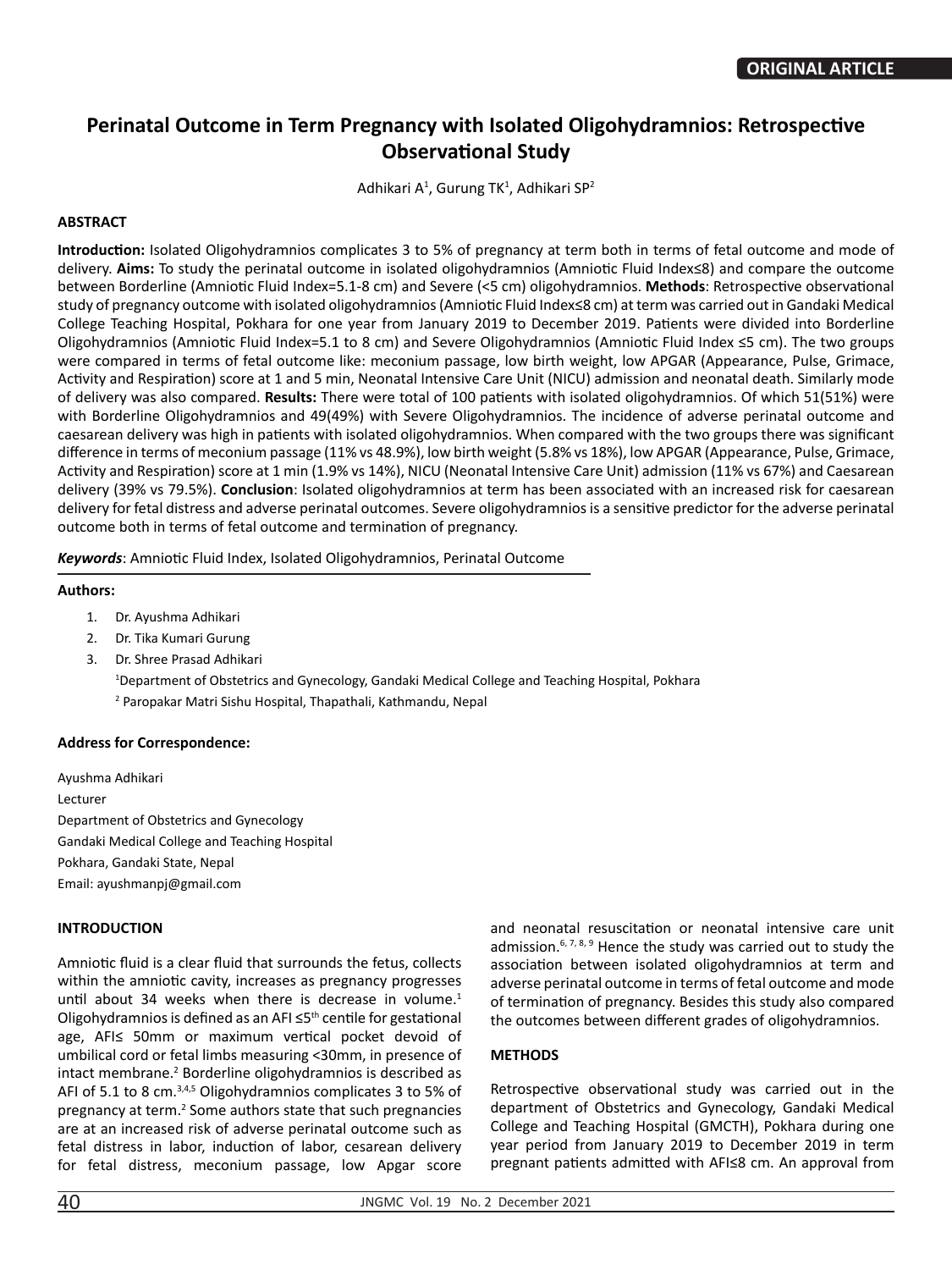Institutional Review Committee (IRC) was taken to carry out the study. Inclusion criteria for the study population was women who completed 37 weeks of gestation with AFI≤8 cm irrespective of age and parity. Pregnancy with medical disorders like diabetes, hypertension, renal disease, premature rupture of membrane, preterm delivery, multiple pregnancy, malpresentation, fetal malformation, Intrauterine Growth Retardation or intrauterine fetal death were excluded from the study. Amniotic fluid measurement were performed by ultrasound on study patients by radiologist of the hospital. All the patients' details fulfilling inclusion criteria were filled in the predesigned proforma. Group having AFI ranging from 5.1cm to 8cm was considered as Borderline oligohydramnios (BH) and other group having AFI ≤5 cms was considered as severe oligohydramnios (SH). Details like any history of previous pregnancy complicated by oligohydramnios, fundal height, lie, presentation, per vaginal leaking was taken. Regarding the fetal outcome details were noted in terms of: Fetal Weight, Apgar score at 1 and 5 min, Color of the liquor, admission in neonatal intensive care unit, early neonatal death. Similarly mode of delivery was also noted. Statistical analysis was done by SPSS software version 22.0. The results were statistically analysed using Z test to look for the significant difference between different variables in two different groups. P value of <0.05 was considered signigificant.

### **RESULTS**

Total of 100 patients with oligohydramnios were included in the study fulfilling the inclusion criteria. Among them 51 patients were borderline oligohydramnios and 49 patients were severe oligohydramnios. The outcomes between both the oligohydramnios have been depicted in the Table I and results are discussed henceforth.

| <b>Outcomes</b>                         | <b>Oligohydramnios</b><br>$(N=100)$ | <b>BH</b><br>$(n=51)$<br>(51%) | <b>SH</b><br>(n=49)<br>(49%) | P value              |
|-----------------------------------------|-------------------------------------|--------------------------------|------------------------------|----------------------|
| Caesarean<br>section                    | 59<br>(59%)                         | 20<br>(39%)                    | 39<br>$(79.5\%)$             | $< 0.00001$ .<br>(S) |
| Meconium                                | 30<br>(30%)                         | 6<br>$(11\%)$                  | 24<br>$(48.9\%)$             | $< 0.00001$ .<br>(S) |
| <b>APGAR</b><br>score $< 6$ at 1<br>min | 8<br>(8%)                           | $\mathbf{1}$<br>$(1.9\%)$      | 7<br>$(14\%)$                | 0.023<br>(S)         |
| APGAR<br>score $< 7$ at 5<br>min        | $\overline{2}$<br>(2%)              | $\Omega$<br>$(0\%)$            | $\mathfrak{D}$<br>(4%)       | 0.1443<br>(NS)       |
| Birth<br>weight $< 2.5$<br>kg           | 12<br>(12%)                         | 3<br>$(5.8\%)$                 | $\mathbf Q$<br>(18%)         | 0.027<br>(S)         |
| <b>NICU</b><br>admission                | 39<br>(39%)                         | 6<br>$(11\%)$                  | 33<br>(67%)                  | < 0.00001<br>(S)     |

\*S: Significant, NS: Not Significant

*Table I: Showing outcomes in women with Borderline and Severe Oligohydramnios*

Table I showed the frequency distribution of mode of delivery like caesarean section, meconium, low apgar score at 1 and 5 min, birth weight<2.5 kg and NICU admission in patients with isolated oligohydramnios at term. Among them incidence of Caesarean section, meconium passage and NICU admission was the highest than the other parameters in isolated oligohydramnios. Similarly there was significant difference between the Borderline Olighohydramnios and Severe Oligohydramnios in terms of delivery mode like caesarean section for fetal distress, meconium, APGAR score<6 at 1 min, Birth weight<2.5 kg and NICU admission.

## **DISCUSSION**

Isolated oligohydramnios has been associated with adverse perinatal outcome in terms of mode of delivery by caesarean section for fetal distress, meconium passage, low APGAR score at 1 and 5 min, low birth weight and NICU admission. In our study, the incidence of Borderline Oligohydramnios is 51% and severe oligohydramnios is 49%.

The incidence of caesarean section in isolated oligohydramnios is 59%(N=100) whereas SH is almost double than the BH (79.5% vs 39%, p<0.00001) and significantly different. The incidence of LSCS in severe olighohydramnios group was comparable with other studies done by Akhtar et al<sup>10</sup> (70%) and Bacchav et al $^{11}$  (66%). The indication for LSCS in oligohydramnios is fetal distress most of the time followed by thick meconium stained liquor. Meconium stained liquour was found in 30 cases(30%), 24(48.9%) were in SH and 6(11%) in BH with significant difference between the two. Similarly Nazlima et al<sup>12</sup> and Chate P et al<sup>13</sup> found the incidence of meconium to be 30% and 46% respectively. Meconium stained liquor is significantly high in severe Oligohydramnios. There were no cases of meconium aspiration syndrome in our study.

The effect of oligohydramnios is also reflected in APGAR score. In our study there were 8(8%) newborns with APGAR score<6 at 1 min, out of which 7(14%) were with severe oligohydramnios. APGAR score<7 at 5 min was seen in only 2(2%) newborns which were with severe oligohydramnios. Severe oligohydramnios was associated with significant low APGAR score at 1 min but with good resuscitation, APGAR score<7 at 5 min were low and doesn't show any significant difference between the two groups. Chate et al<sup>13</sup> demonstrated APGAR score<7 at 1 min in 30 % of cases and APGAR score<7 at 5 min in 16 % cases which is higher than our study. Similarly Alchalabi et al<sup>14</sup> also revealed 26% had low APGAR score at 1 min and 2% with low APGAR score at 5 min. Our study doesn't seem to have overall low APGAR score at 1 min and 5 min owing to the low threshold for LSCS in patients with oligohydramnios. Most of the times patients were taken for immediate LSCS once severe oligohydramnios has been diagnosed. There was no neonatal death in our study.

Low birth weight was seen in 12(12%) cases. Among them 9(18%) were in SH and 3(5.8%) in BH. Incidence of low birth weight was significantly higher in SH groups than the BH group in our study. Alchalabi et al $14$  found no significant difference